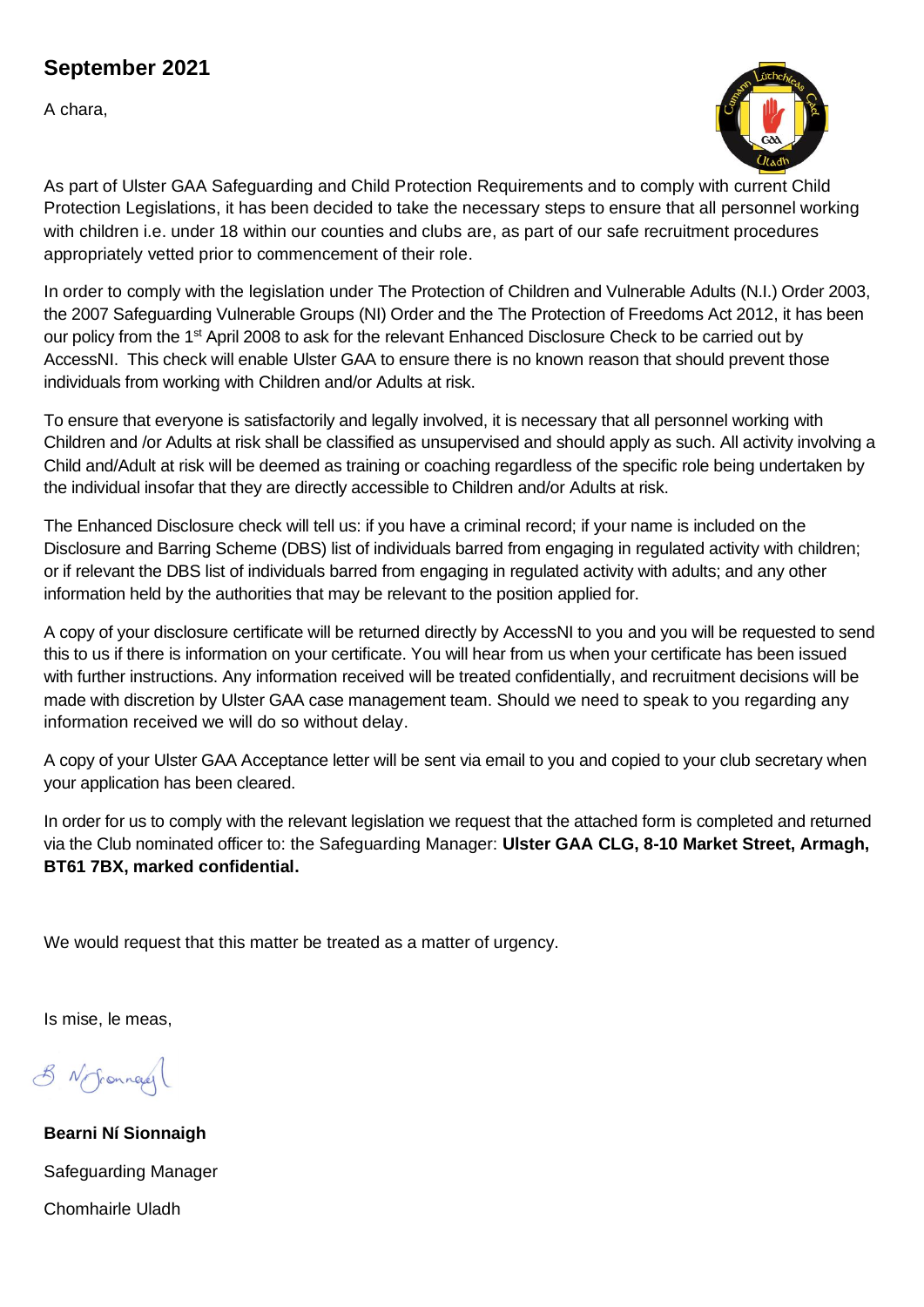#### **ACCESSNI ENHANCED DISCLOSURE CERTIFICATE**

### **PIN NOTIFICATION AND ID VALIDATION FORM – VOLUNTEERS**

Before completing this form if you wish to discuss any concerns you may have you can contact the Safeguarding Manager on 07920429205.

|                                                                                                                                                                                                                                                                                                                                                                                              | 10 Digit Reference Number: |  |  |  |  |
|----------------------------------------------------------------------------------------------------------------------------------------------------------------------------------------------------------------------------------------------------------------------------------------------------------------------------------------------------------------------------------------------|----------------------------|--|--|--|--|
|                                                                                                                                                                                                                                                                                                                                                                                              |                            |  |  |  |  |
|                                                                                                                                                                                                                                                                                                                                                                                              |                            |  |  |  |  |
| <b>Organisation:</b> GAA Camogie Ladies Football Rounders                                                                                                                                                                                                                                                                                                                                    | Handball<br>Scór           |  |  |  |  |
| (Please circle all codes that apply)                                                                                                                                                                                                                                                                                                                                                         |                            |  |  |  |  |
| Is this a voluntary position? Yes<br>$No$ $\Box$<br>$\Box$                                                                                                                                                                                                                                                                                                                                   |                            |  |  |  |  |
| Does the position involve working with: (please tick)                                                                                                                                                                                                                                                                                                                                        |                            |  |  |  |  |
| Children<br><b>Vulnerable Adults</b><br>$\Box$<br>$\Box$<br>Both $\Box$                                                                                                                                                                                                                                                                                                                      |                            |  |  |  |  |
| The position you are applying for requires you to be engaged in regulated activity as defined by the<br>Safeguarding Vulnerable Groups Order (NI) 2007. This requires you to undertake an enhanced AccessNI<br>disclosure check which will also include a barred list check. Is there any reason you are aware of that would<br>prevent you from working with children or vulnerable groups? |                            |  |  |  |  |
| Yes<br><b>No</b><br>$\Box$<br>$\Box$                                                                                                                                                                                                                                                                                                                                                         |                            |  |  |  |  |
| Applicants Signature:                                                                                                                                                                                                                                                                                                                                                                        |                            |  |  |  |  |
| I confirm that I have verified the ID Documents attached to this cover form in line with guidance<br>provided:                                                                                                                                                                                                                                                                               |                            |  |  |  |  |
|                                                                                                                                                                                                                                                                                                                                                                                              | <b>Position: Position:</b> |  |  |  |  |
|                                                                                                                                                                                                                                                                                                                                                                                              |                            |  |  |  |  |

#### *Data Protection*

AccessNI is registered with the Information Commissioner and data supplied by you on this form will be processed in accordance with the provisions of the Data Protection Act 2018. Access NI Privacy Notice can be accessed by visiting <https://www.justice-ni.gov.uk/sites/default/files/publications/justice/accessni-revised-privacy-notice-3-May-2018.pdf>

Data supplied by you on this form will be processed in accordance with the Data Protection Act 2018. Ulster GAA and Access NI are Joint Data Controllers of the personal data provided on this form. The personal data provided on this form is used for the purpose of carrying out a disclosure check including a barred list check which you are legally obliged to undertake prior to engaging in regulated activity as defined by the Safeguarding Vulnerable Groups Oder (NI) 2007. Your personal data can be accessed by Ulster GAA, your County's GAA, your Club and Access NI. Your personal data will be stored securely by Ulster GAA for 125 years. If you require further information, please contact the GAA's Data Protection Officer at [dataprotection@gaa.ie.](mailto:dataprotection@gaa.ie) Should you wish to make a complaint or report a breach, you can do so by emailing the Data Protection Commission at info@dataprotection.je or by contacting the Information Commissioner's Office at ico.org.uk/livechat, or 0303 123 1113."

The details provided on this Form may be referred by AccessNI to Government data sources specified in the Police Act 1997 (as amended) for matching purposes. Where a match is found data may be released to AccessNI for inclusion on the Disclosure Certificate. The details provided may also be used to update data source records where necessary, and they may also be used to confirm identity against external data sources using an electronic authentication product.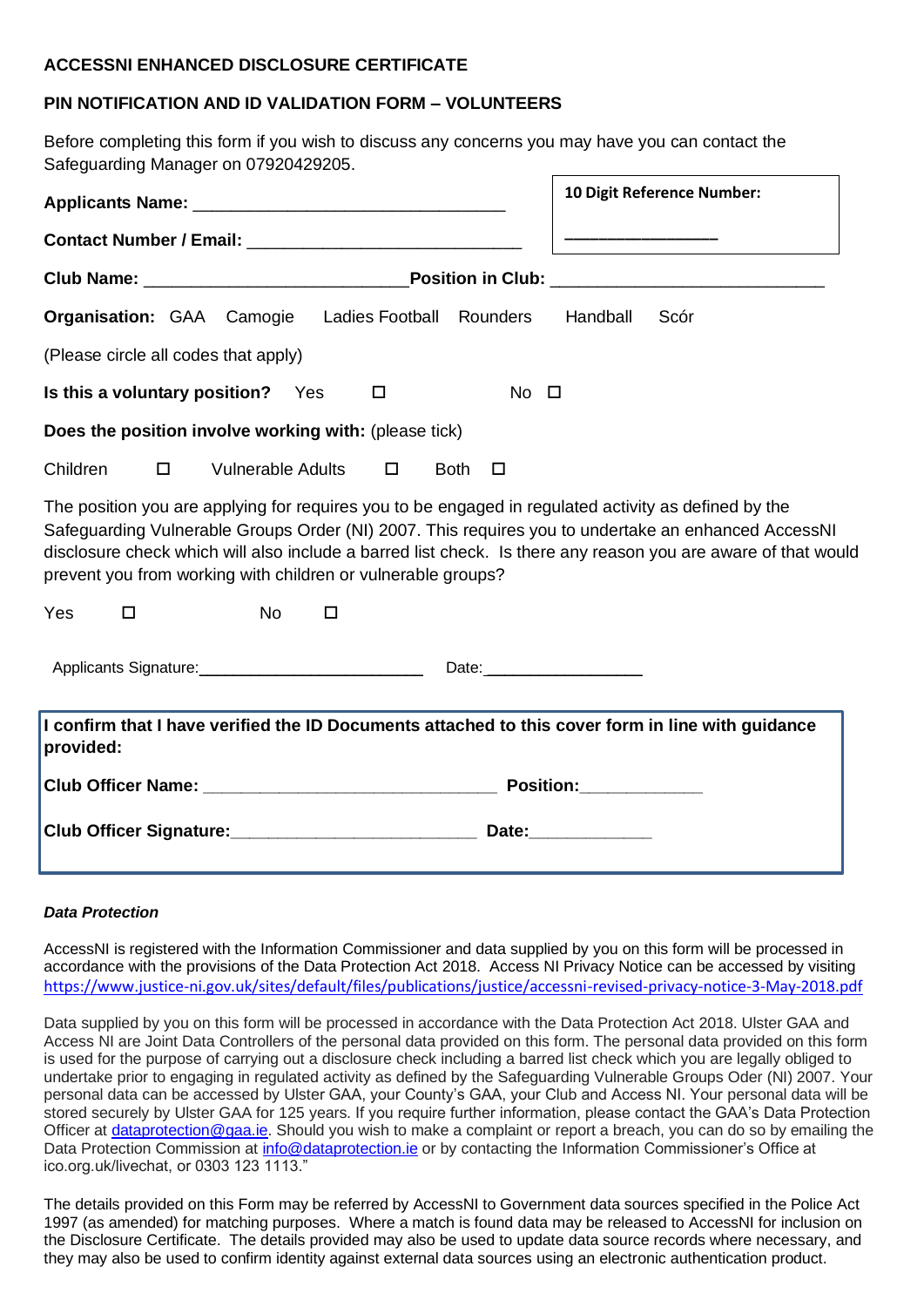**For further guidance please refer to the Ulster GAA E-Vetting Guidance Document. If you have any problems creating your NIDA account or linking your AccessNI account to your new NIDA account please contact AccessNI on 0300 200 7888.**

#### **Applicant instructions**

- 1. Go to [www.nidirect.gov.uk/apply-for-an-enhanced-check-through-a-registered-body](http://www.nidirect.gov.uk/apply-for-an-enhanced-check-through-a-registered-body)
- 2. Select the green button to Create or log in to a nidirect account or apply for an enhanced check

If you created an AccessNI account before 17 July 2018, you can no longer use this to apply for a check. You must create an NIDirect Account (NIDA) and log in to apply. You can then link your AccessNI account to your NIDA.

To create your NIDA account, simply click on the Create account button on the log on page (Step 1) and enter your details on the Capture contact details.

For existing AccessNI account users, for convenience, AccessNI would suggest that you use the same email address and password that you used for your previous AccessNI account log on details. **[keep these details safe as you will need them to track the progress of your case].**

- 3. Once you have successfully logged in, you will be taken to the on-line *Enhanced* Disclosure application.
- 4. Enter the PIN number below at Step 1 of the form completion



- 5. Complete the remainder of the form and click on **confirm and proceed** to finish the on-line process. **Please ensure you include ALL forenames, including middle names.**
- 6. You must note below the 10-digit AccessNI reference number in the box on page one of this form -
- 7. Return this form to the Club Nominated Officer or the person who asked you to complete the AccessNI application.

Failure to complete the Form correctly may result in a delay with your online application or the form being rejected. There is no fee for checks on volunteers however if it is a position of paid employment or where exclusions apply as outlined by AccessNI [\(www.nidirect.gov.uk/accessni](http://www.nidirect.gov.uk/accessni)) then a fee will be charged.

- Appropriate photocopies of Identity Documents must be submitted along with this form. Please note that the acceptable forms of ID has now changed and you should follow the guidance overleaf
- Completed forms must be returned to your **Club Nominated Officer** who will verify your ID and send to: the Safeguarding Manager **Ulster GAA, 8-10 Market Street, Armagh, BT61 7BX, marked confidential**